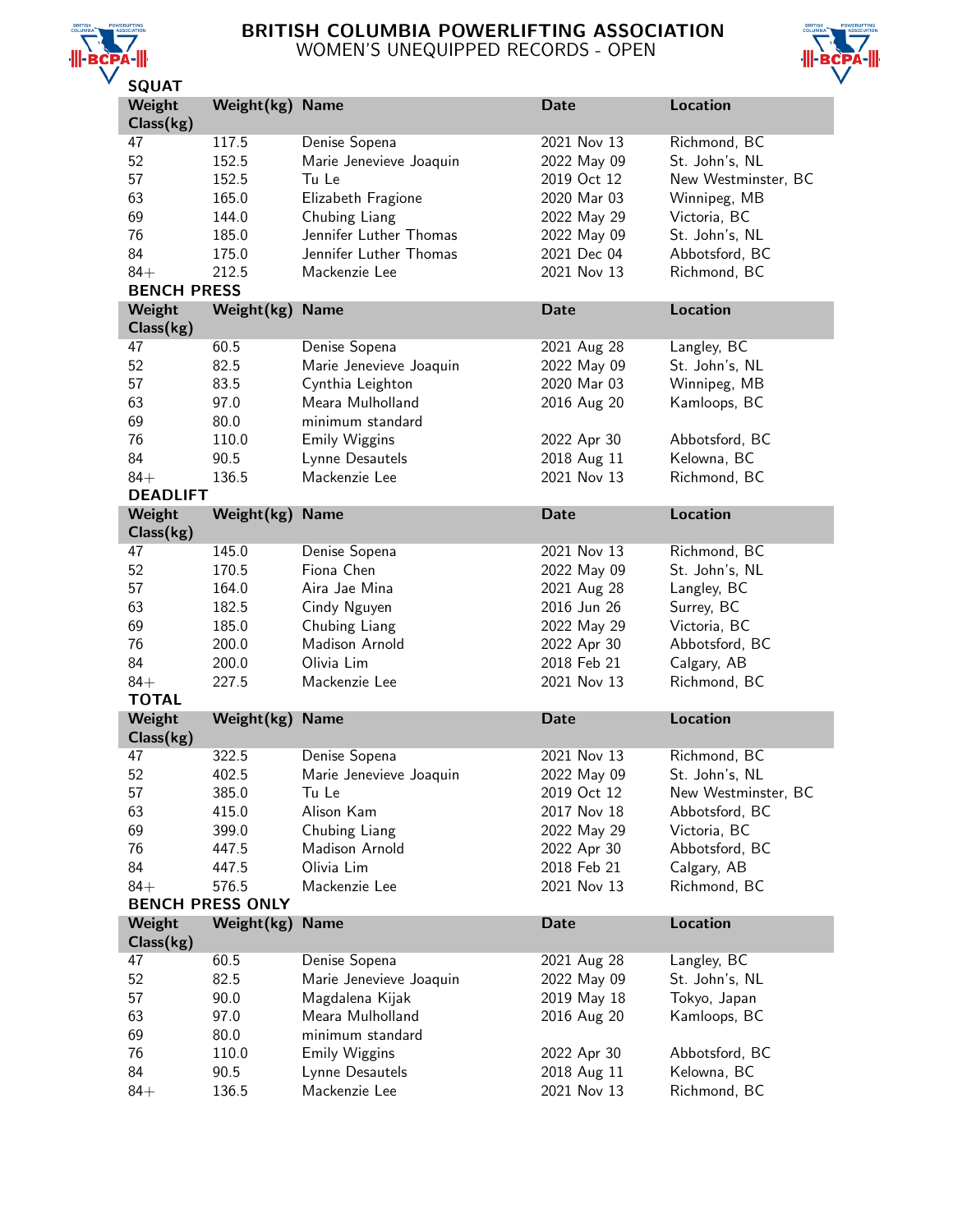

## BRITISH COLUMBIA POWERLIFTING ASSOCIATION WOMEN'S UNEQUIPPED RECORDS - SUB-JUNIOR



| JQUAI               |                         |                      |             |                     |
|---------------------|-------------------------|----------------------|-------------|---------------------|
| Weight<br>Class(kg) | Weight(kg)              | <b>Name</b>          | <b>Date</b> | <b>Location</b>     |
| 43                  | 55.0                    | Ava Nering           | 2019 Jan 19 | Vancouver, BC       |
| 47                  | 40.0                    | minimum standard     |             |                     |
| 52                  | 90.0                    | Kassidy Webster      | 2014 Jun 22 | Vancouver, BC       |
|                     |                         |                      |             |                     |
| 57                  | 95.0                    | Nicole Cabug         | 2018 Oct 13 | New Westminster, BC |
| 63                  | 120.0                   | Megan Janes          | 2021 Dec 04 | Abbotsford, BC      |
| 69                  | 110.0                   | Georgia M Kulbida    | 2022 Apr 30 | Abbotsford, BC      |
| 76                  | 52.5                    | minimum standard     |             |                     |
| 84                  | 87.5                    | Megan Mawdsley       | 2021 Dec 04 | Abbotsford, BC      |
| $84+$               | 115.0                   | Natasha Klair        | 2021 Nov 13 | Richmond, BC        |
| <b>BENCH PRESS</b>  |                         |                      |             |                     |
| Weight              | Weight(kg)              | <b>Name</b>          | <b>Date</b> | <b>Location</b>     |
| Class(kg)           |                         |                      |             |                     |
| 43                  | 32.5                    | Ava Nering           | 2019 Jan 19 | Vancouver, BC       |
|                     |                         |                      |             |                     |
| 47                  | 25.0                    | minimum standard     |             |                     |
| 52                  | 57.5                    | Kassidy Webster      | 2014 Jun 22 | Vancouver, BC       |
| 57                  | 47.5                    | <b>Tessa Sanders</b> | 2015 Oct 17 | Abbotsford, BC      |
| 63                  | 70.0                    | Megan Janes          | 2021 Dec 04 | Abbotsford, BC      |
| 69                  | 75.0                    | Georgia M Kulbida    | 2022 Apr 30 | Abbotsford, BC      |
| 76                  | 35.0                    | minimum standard     |             |                     |
| 84                  | 42.5                    | Megan Mawdsley       | 2021 Dec 04 | Abbotsford, BC      |
| $84+$               | 87.5                    | Natasha Klair        | 2021 Nov 13 | Richmond, BC        |
| <b>DEADLIFT</b>     |                         |                      |             |                     |
| Weight              | Weight(kg)              | <b>Name</b>          | <b>Date</b> | <b>Location</b>     |
|                     |                         |                      |             |                     |
| Class(kg)           |                         |                      |             |                     |
| 43                  | 80.0                    | Ava Nering           | 2019 Jan 19 | Vancouver, BC       |
| 47                  | 45.0                    | minimum standard     |             |                     |
| 52                  | 120.0                   | Kassidy Webster      | 2014 Jun 22 | Vancouver, BC       |
| 57                  | 117.5                   | <b>Tessa Sanders</b> | 2015 Oct 17 | Abbotsford, BC      |
| 63                  | 152.5                   | Megan Janes          | 2021 Dec 04 | Abbotsford, BC      |
| 69                  | 120.0                   | Georgia M Kulbida    | 2022 Apr 30 | Abbotsford, BC      |
| 76                  | 60.0                    | minimum standard     |             |                     |
| 84                  | 102.5                   | Megan Mawdsley       | 2021 Dec 04 | Abbotsford, BC      |
| $84+$               | 127.5                   | Natasha Klair        | 2021 Nov 13 | Richmond, BC        |
| <b>TOTAL</b>        |                         |                      |             |                     |
| Weight              | Weight(kg)              | <b>Name</b>          | <b>Date</b> | <b>Location</b>     |
| Class(kg)           |                         |                      |             |                     |
| 43                  | 167.5                   | Ava Nering           | 2019 Jan 19 | Vancouver, BC       |
| 47                  | 105.0                   | minimum standard     |             |                     |
| 52                  | 267.5                   | Kassidy Webster      | 2014 Jun 22 | Vancouver, BC       |
| 57                  | 252.5                   | <b>Tessa Sanders</b> | 2015 Oct 17 | Abbotsford, BC      |
| 63                  | 342.5                   | Megan Janes          | 2021 Dec 04 | Abbotsford, BC      |
| 69                  | 305.0                   | Georgia M Kulbida    | 2022 Apr 30 | Abbotsford, BC      |
|                     |                         |                      |             |                     |
| 76                  | 135.0                   | minimum standard     |             |                     |
| 84                  | 232.5                   | Megan Mawdsley       | 2021 Dec 04 | Abbotsford, BC      |
| $84+$               | 330.0                   | Natasha Klair        | 2021 Nov 13 | Richmond, BC        |
|                     | <b>BENCH PRESS ONLY</b> |                      |             |                     |
| Weight              | Weight(kg)              | <b>Name</b>          | <b>Date</b> | <b>Location</b>     |
| Class(kg)           |                         |                      |             |                     |
| 43                  | 32.5                    | Ava Nering           | 2019 Jan 19 | Vancouver, BC       |
| 47                  | 27.5                    | minimum standard     |             |                     |
| 52                  | 57.5                    | Kassidy Webster      | 2014 Jun 22 | Vancouver, BC       |
| 57                  | 47.5                    | <b>Tessa Sanders</b> | 2015 Oct 17 | Abbotsford, BC      |
| 63                  | 70.0                    | Megan Janes          | 2021 Dec 04 | Abbotsford, BC      |
| 69                  | 75.0                    | Georgia M Kulbida    | 2022 Apr 30 | Abbotsford, BC      |
| 76                  | 35.0                    | minimum standard     |             |                     |
| 84                  | 42.5                    | Megan Mawdsley       | 2021 Dec 04 | Abbotsford, BC      |
| $84+$               | 87.5                    | Natasha Klair        |             | Richmond, BC        |
|                     |                         |                      | 2021 Nov 13 |                     |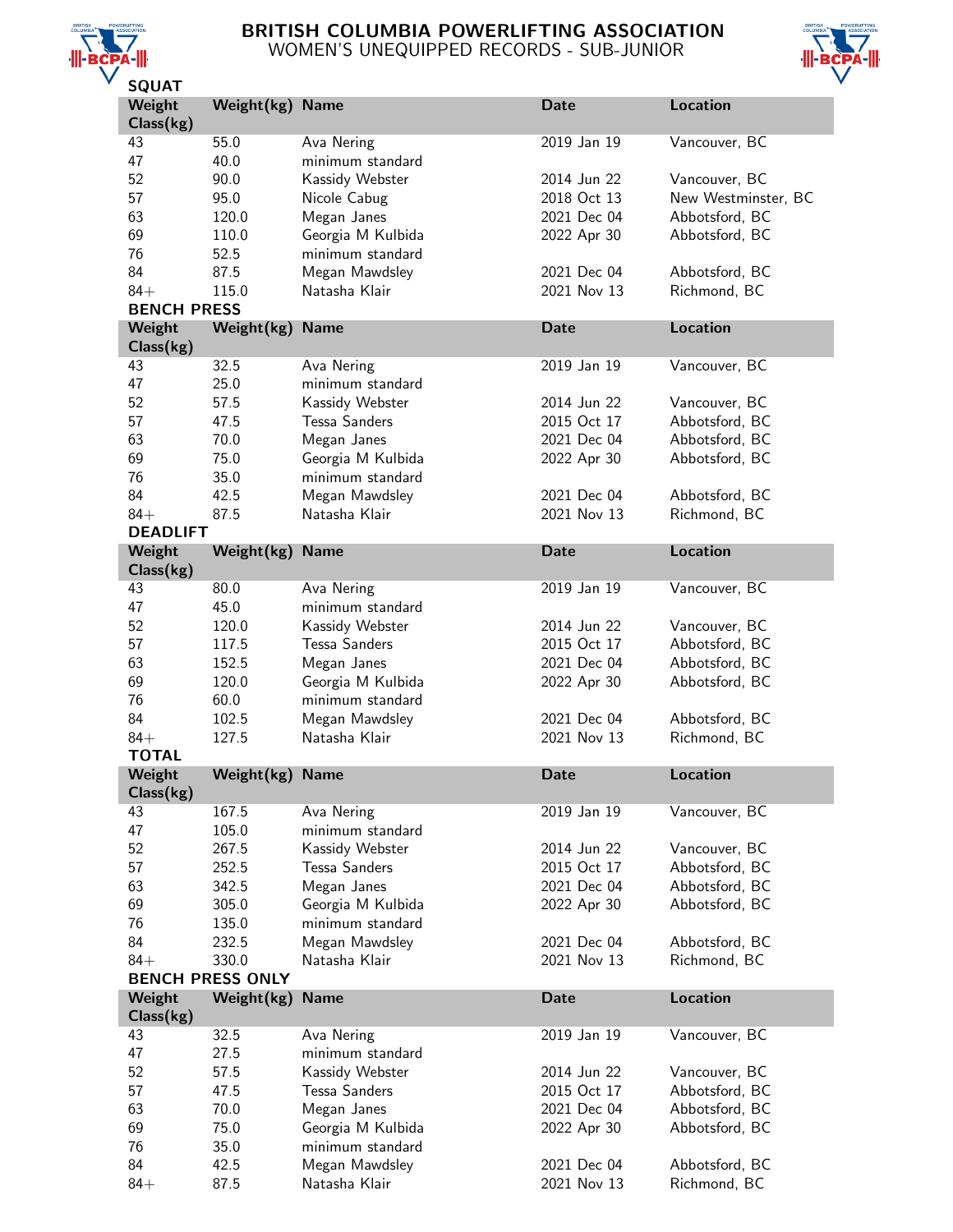

# BRITISH COLUMBIA POWERLIFTING ASSOCIATION WOMEN'S UNEQUIPPED RECORDS - JUNIOR



| SQUAI               |                         |                                    |                            |                                       |
|---------------------|-------------------------|------------------------------------|----------------------------|---------------------------------------|
| Weight<br>Class(kg) | Weight $(kg)$           | <b>Name</b>                        | <b>Date</b>                | <b>Location</b>                       |
| 43                  | 62.5                    | Liselle Wong                       | 2021 Nov 13                | Richmond, BC                          |
| 47                  | 102.5                   | Caitlin Lim                        | 2018 Dec 08                | Richmond, BC                          |
| 52                  | 130.0                   | Fiona Chen                         | 2022 May 09                | St. John's, NL                        |
| 57                  |                         | Alison Kam                         | 2016 Mar 26                |                                       |
|                     | 137.5                   |                                    |                            | Richmond, BC                          |
| 63                  | 157.5                   | Alison Kam                         | 2017 Jun 19                | Minsk, BY                             |
| 69                  | 132.5                   | Michelle Irvine                    | 2021 Nov 13                | Richmond, BC                          |
| 76                  | 160.0                   | Lily Riggs                         | 2021 Nov 13                | Richmond, BC                          |
| 84                  | 165.0                   | Olivia Lim                         | 2017 Nov 18                | Abbotsford, BC                        |
| $84+$               | 167.5                   | Olivia Lim                         | 2017 Jun 10                | Surrey, BC                            |
| <b>BENCH PRESS</b>  |                         |                                    |                            |                                       |
| Weight              | Weight(kg)              | <b>Name</b>                        | <b>Date</b>                | <b>Location</b>                       |
| Class(kg)           |                         |                                    |                            |                                       |
| 43                  | 42.0                    | Liselle Wong                       | 2021 Nov 13                | Richmond, BC                          |
| 47                  | 52.5                    | Tianna Singer                      | 2020 Jan 18                | Vancouver, BC                         |
| 52                  |                         | Pamela Anderson                    | 2015 Jun 28                |                                       |
|                     | 68.5                    |                                    |                            | Vancouver, BC                         |
| 57                  | 80.0                    | Jesse Rae Kelly                    | 2016 Aug 19                | Kamloops, BC                          |
| 63                  | 82.5                    | Alison Kam                         | 2017 Nov 18                | Abbotsford, BC                        |
| 69                  | 75.0                    | Georgia M Kulbida                  | 2022 Apr 30                | Abbotsford, BC                        |
| 76                  | 105.5                   | <b>Emily Wiggins</b>               | 2021 Nov 13                | Richmond, BC                          |
| 84                  | 90.0                    | Colette Jesson                     | 2019 Oct 12                | New Westminster, BC                   |
| $84+$               | 95.0                    | Bianca Broadbent                   | 2016 Oct 15                | Abbotsford, BC                        |
| <b>DEADLIFT</b>     |                         |                                    |                            |                                       |
| Weight              | Weight(kg)              | <b>Name</b>                        | <b>Date</b>                | <b>Location</b>                       |
| Class(kg)           |                         |                                    |                            |                                       |
| 43                  | 97.5                    | Liselle Wong                       | 2021 Nov 13                | Richmond, BC                          |
| 47                  | 137.5                   | Caitlin Lim                        | 2018 Dec 08                | Richmond, BC                          |
|                     |                         |                                    |                            |                                       |
| 52                  | 170.5                   | Fiona Chen                         | 2022 May 09                | St. John's, NL                        |
| 57                  | 160.5                   | Naomi McCullough                   | 2018 Nov 18                | Victoria, BC                          |
| 63                  | 177.5                   | Alison Kam                         | 2017 Nov 18                | Abbotsford, BC                        |
| 69                  | 137.5                   | Michelle Irvine                    | 2021 Nov 13                | Richmond, BC                          |
| 76                  | 177.5                   | Lily Riggs                         | 2021 Nov 13                | Richmond, BC                          |
| 84                  | 200.0                   | Olivia Lim                         | 2018 Feb 21                | Calgary, AB                           |
| $84+$               | 192.5                   | Olivia Lim                         | 2017 Jun 10                | Surrey, BC                            |
| <b>TOTAL</b>        |                         |                                    |                            |                                       |
| Weight<br>Class(kg) | Weight(kg)              | <b>Name</b>                        | <b>Date</b>                | <b>Location</b>                       |
| 43                  | 202.0                   | Liselle Wong                       | 2021 Nov 13                | Richmond, BC                          |
| 47                  | 287.5                   | Caitlin Lim                        | 2018 Dec 08                | Richmond, BC                          |
| 52                  | 368.0                   | Fiona Chen                         | 2022 May 09                | St. John's, NL                        |
| 57                  | 365.0                   | Alison Kam                         | 2016 Mar 26                | Richmond, BC                          |
| 63                  | 415.0                   | Alison Kam                         | 2017 Nov 18                | Abbotsford, BC                        |
| 69                  | 330.0                   | Michelle Irvine                    | 2021 Nov 13                | Richmond, BC                          |
|                     |                         |                                    |                            |                                       |
| 76                  | 430.5                   | <b>Emily Wiggins</b>               | 2021 Nov 13                | Richmond, BC                          |
| 84                  |                         |                                    |                            |                                       |
| $84+$               | 447.5                   | Olivia Lim                         | 2018 Feb 21                | Calgary, AB                           |
|                     | 437.5                   | Olivia Lim                         | 2017 Jun 10                | Surrey, BC                            |
|                     | <b>BENCH PRESS ONLY</b> |                                    |                            |                                       |
| Weight              | Weight(kg)              | <b>Name</b>                        | <b>Date</b>                | <b>Location</b>                       |
| Class(kg)           |                         |                                    |                            |                                       |
| 43                  | 42.0                    | Liselle Wong                       | 2021 Nov 13                | Richmond, BC                          |
| 47                  | 52.5                    | Tianna Singer                      | 2020 Jan 18                | Vancouver, BC                         |
|                     |                         | Pamela Anderson                    | 2015 Jun 28                |                                       |
| 52                  | 68.5                    |                                    |                            | Vancouver, BC                         |
| 57                  | 80.0                    | Jesse Rae Kelly                    | 2016 Aug 19                | Kamloops, BC                          |
| 63                  | 82.5                    | Alison Kam                         | 2017 Nov 18                | Abbotsford, BC                        |
| 69                  | 75.0                    | Georgia M Kulbida                  | 2022 Apr 30                | Abbotsford, BC                        |
| 76                  | 105.5                   | <b>Emily Wiggins</b>               | 2021 Nov 13                | Richmond, BC                          |
| 84<br>$84+$         | 90.0<br>95.0            | Colette Jesson<br>Bianca Broadbent | 2019 Oct 12<br>2016 Oct 15 | New Westminster, BC<br>Abbotsford, BC |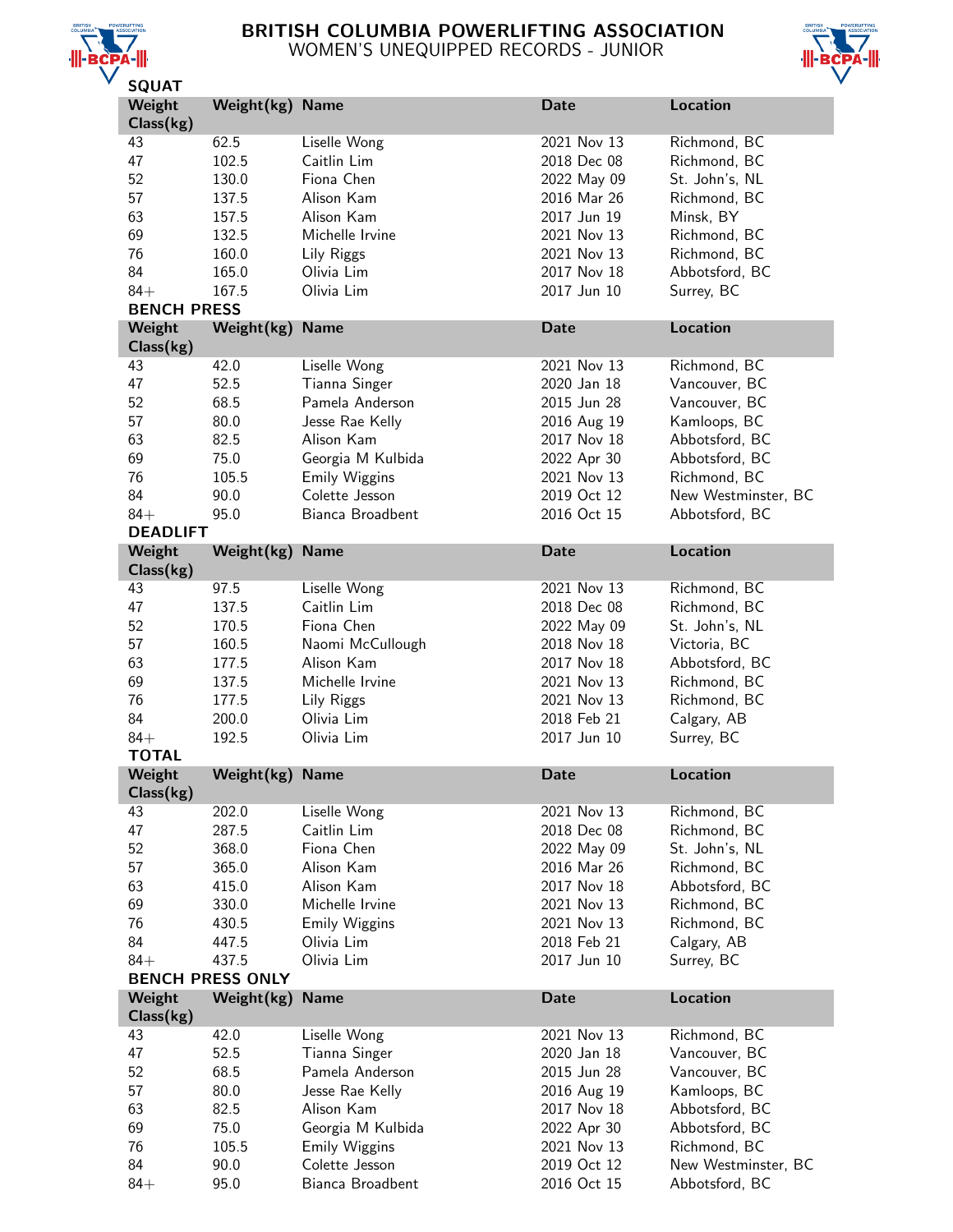

# BRITISH COLUMBIA POWERLIFTING ASSOCIATION WOMEN'S UNEQUIPPED RECORDS - MASTER I



| JQUAI                    |                         |                               |                           |                           |
|--------------------------|-------------------------|-------------------------------|---------------------------|---------------------------|
| Weight<br>Class(kg)      | Weight(kg)              | <b>Name</b>                   | <b>Date</b>               | <b>Location</b>           |
|                          | 67.5                    | Monica Ma                     | 2021 Nov 13               |                           |
| 47                       |                         |                               |                           | Richmond, BC              |
| 52                       | 107.5                   | Jacquie Sandu                 | 2012 Apr 12               | Calgary, AB               |
| 57                       | 130.0                   | Cynthia Leighton              | 2020 Mar 03               | Winnipeg, MB              |
| 63                       | 120.0                   | Tonya Motyka                  | 2020 Mar 03               | Winnipeg, MB              |
| 69                       | 117.5                   | minimum standard              |                           |                           |
| 76                       | 137.5                   | Renae Witzaney                | 2022 May 09               | St. John's, NL            |
| 84                       | 150.0                   | Katherine Lawrence            | 2021 Nov 13               | Richmond, BC              |
| $84+$                    | 185.0                   | Aimee Mergaert                | 2019 Mar 16               | Burnaby, BC               |
| <b>BENCH PRESS</b>       |                         |                               |                           |                           |
| Weight                   | Weight(kg)              | <b>Name</b>                   | <b>Date</b>               | <b>Location</b>           |
| Class(kg)                |                         |                               |                           |                           |
| 47                       | 35.5                    | minimum standard              |                           |                           |
| 52                       | 62.5                    | Jacquie Sandu                 | 2012 Apr 12               | Calgary, AB               |
| 57                       | 83.5                    | Cynthia Leighton              | 2020 Mar 03               | Winnipeg, MB              |
| 63                       | 75.0                    | Tonya Motyka                  | 2017 Jan 14               | Vancouver, BC             |
| 69                       | 65.0                    | Sylvia Stockall-Douglas       | 2021 Aug 28               | Langley, BC               |
| 76                       | 72.5                    | Renae Witzaney                | 2022 May 09               | St. John's, NL            |
| 84                       | 85.0                    | Monica Wille                  | 2018 Sep 7                | Edmonton, AB              |
|                          |                         |                               |                           |                           |
| $84+$<br><b>DEADLIFT</b> | 110.0                   | Bonney Rempel                 | 2017 Jun 15               | Minsk, BY                 |
| Weight                   | Weight $(kg)$           | <b>Name</b>                   | <b>Date</b>               | <b>Location</b>           |
| Class(kg)                |                         |                               |                           |                           |
| 47                       | 100.0                   | Monica Ma                     | 2021 Nov 13               | Richmond, BC              |
| 52                       | 150.0                   | Jacquie Sandu                 | 2012 Apr 12               | Calgary, AB               |
| 57                       |                         |                               |                           |                           |
|                          | 162.5                   | Cynthia Leighton              | 2020 Mar 03               | Winnipeg, MB              |
| 63                       | 168.0                   | Tara Bohune                   | 2021 Nov 13               | Richmond, BC              |
| 69                       | 132.5                   | Carmela Smythe                | 2021 Nov 13               | Richmond, BC              |
| 76                       | 140.0                   | Renae Witzaney                | 2022 May 09               | St. John's, NL            |
| 84                       | 167.5                   | Mary Ann Middleton            | 2019 Oct 12               | New Westminster, BC       |
| $84+$                    | 180.0                   | Bonney Rempel                 | 2018 Feb 20               | Calgary, AB               |
| <b>TOTAL</b>             |                         |                               |                           |                           |
| Weight                   | Weight(kg)              | <b>Name</b>                   |                           | <b>Location</b>           |
| Class(kg)                |                         |                               | <b>Date</b>               |                           |
|                          |                         |                               |                           |                           |
| 47                       | 202.5                   | Monica Ma                     | 2021 Nov 13               | Richmond, BC              |
| 52                       | 320.0                   | Jacquie Sandu                 | 2012 Apr 12               | Calgary, AB               |
| 57                       | 376.0                   | Cynthia Leighton              | 2020 Mar 03               | Winnipeg, MB              |
| 63                       | 347.5                   | Tonya Motyka                  | 2017 Jan 14               | Vancouver, BC             |
| 69                       | 295.0                   | minimum standard              |                           |                           |
| 76                       |                         | Renae Witzaney                |                           |                           |
|                          | 350.0                   | Katherine Lawrence            | 2022 May 09               | St. John's, NL            |
| 84                       | 380.0                   |                               | 2021 Nov 13               | Richmond, BC              |
| $84+$                    | 463.0                   | Bonney Rempel                 | 2018 Feb 20               | Calgary, AB               |
|                          | <b>BENCH PRESS ONLY</b> |                               |                           |                           |
| Weight<br>Class(kg)      | Weight(kg)              | <b>Name</b>                   | <b>Date</b>               | <b>Location</b>           |
| 47                       | 37.5                    | minimum standard              |                           |                           |
| 52                       |                         |                               | 2012 Apr 12               |                           |
|                          | 62.5                    | Jacquie Sandu                 |                           | Calgary, AB               |
| 57                       | 90.0                    | Magdalena Kijak               | 2019 May 18               | Tokyo, Japan              |
| 63                       | 88.0                    | Cynthia Leighton              | 2021 Nov 13               | Richmond, BC              |
| 69                       | 67.5                    | Carmela Smythe                | 2021 Nov 13               | Richmond, BC              |
| 76                       | 72.5                    | Renae Witzaney                | 2022 May 09               | St. John's, NL            |
| 84<br>$84+$              | 85.0<br>110.0           | Monica Wille<br>Bonney Rempel | 2018 Sep 7<br>2017 Jun 15 | Edmonton, AB<br>Minsk, BY |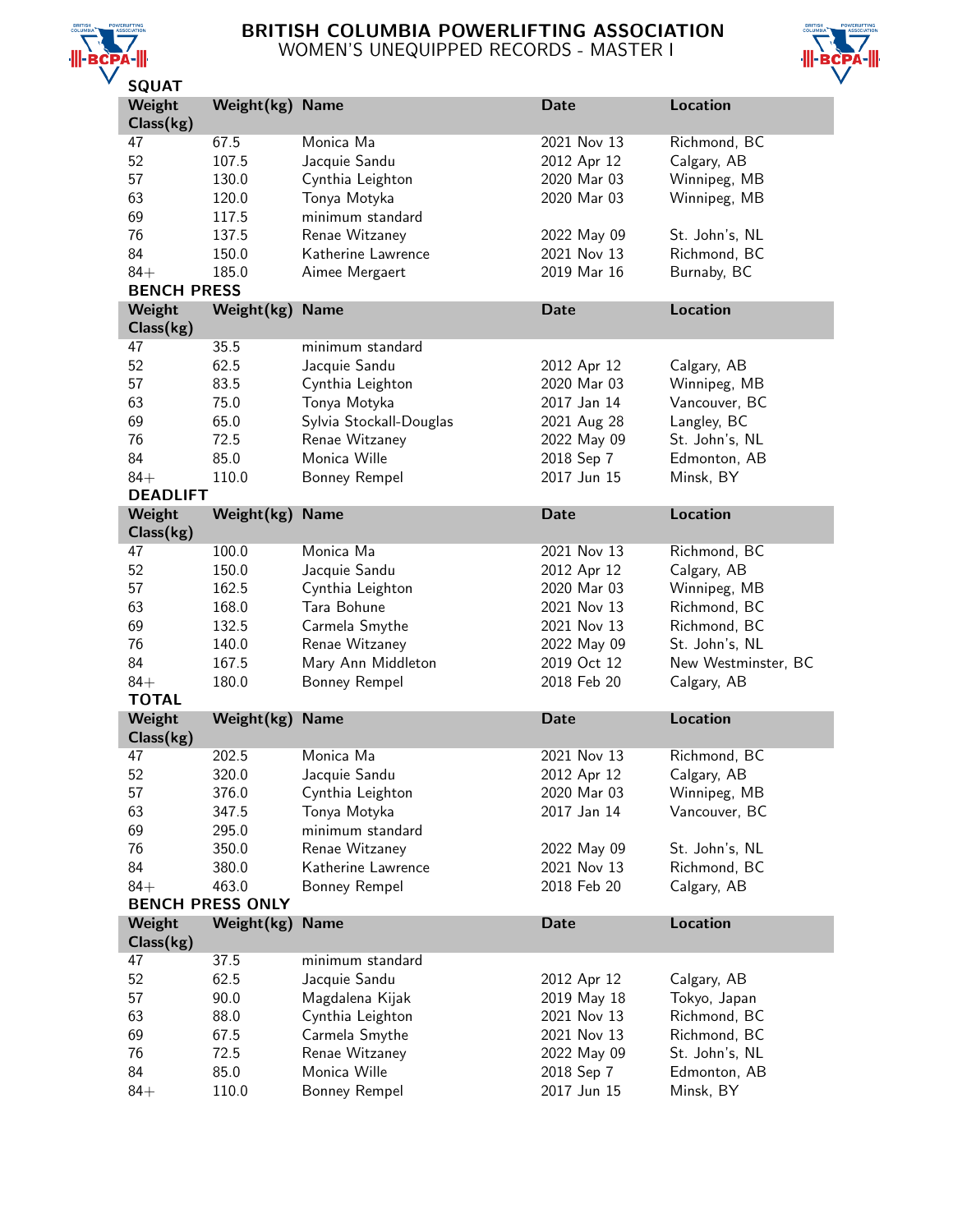

# BRITISH COLUMBIA POWERLIFTING ASSOCIATION WOMEN'S UNEQUIPPED RECORDS - MASTER II



| JWUMI                       |                         |                               |                           |                           |
|-----------------------------|-------------------------|-------------------------------|---------------------------|---------------------------|
| Weight<br>Class(kg)         | Weight(kg)              | <b>Name</b>                   | <b>Date</b>               | <b>Location</b>           |
| 47                          | 67.5                    | Monica Ma                     | 2021 Nov 13               | Richmond, BC              |
| 52                          | 107.5                   | Jacquie Sandu                 | 2012 Apr 12               | Calgary, AB               |
| 57                          | 85.0                    | Wendy Yamazaki                | 2021 Nov 13               | Richmond, BC              |
| 63                          | 120.0                   | Tonya Motyka                  | 2020 Mar 03               | Winnipeg, MB              |
| 69                          | 100.0                   | Neilane Mayhew                | 2022 May 09               | St. John's, NL            |
| 76                          |                         |                               |                           |                           |
|                             | 112.5                   | Kathleen Thomson              | 2022 May 09               | St. John's, NL            |
| 84                          | 150.0                   | Katherine Lawrence            | 2021 Nov 13               | Richmond, BC              |
| $84+$<br><b>BENCH PRESS</b> | 175.0                   | Bonney Rempel                 | 2017 Mar 13               | Saguenay, QC              |
| Weight                      | Weight(kg)              | <b>Name</b>                   | <b>Date</b>               | <b>Location</b>           |
| Class(kg)                   |                         |                               |                           |                           |
| 47                          | 37.5                    | <b>Betty Nering</b>           | 2017 Jan 14               | Vancouver, BC             |
| 52                          | 62.5                    | Jacquie Sandu                 | 2012 Apr 12               | Calgary, AB               |
| 57                          | 57.5                    | Wendy Yamazaki                | 2021 Nov 13               | Richmond, BC              |
| 63                          | 57.5                    | Kelly Wharton                 | 2021 Aug 19               | Florida, USA              |
| 69                          | 65.0                    | Sylvia Stockall-Douglas       | 2021 Aug 28               | Langley, BC               |
| 76                          | 57.5                    | Kathleen Thomson              | 2021 Sep 11               | Victoria, BC              |
| 84                          | 85.0                    | Monica Wille                  | 2018 Sep 7                | Edmonton, AB              |
|                             |                         |                               |                           |                           |
| $84+$<br><b>DEADLIFT</b>    | 110.0                   | Bonney Rempel                 | 2017 Jun 15               | Minsk, BY                 |
| Weight                      | Weight(kg)              | <b>Name</b>                   | <b>Date</b>               | <b>Location</b>           |
| Class(kg)                   |                         |                               |                           |                           |
| 47                          | 100.0                   | Monica Ma                     | 2021 Nov 13               | Richmond, BC              |
| 52                          | 155.0                   | Jacquie Sandu                 | 2012 Jun 14               | Stockholm, Sweden         |
| 57                          | 122.5                   | Wendy Yamazaki                | 2021 Nov 13               | Richmond, BC              |
| 63                          | 147.5                   | Tonya Motyka                  | 2020 Mar 03               | Winnipeg, MB              |
| 69                          | 125.0                   | Neilane Mayhew                | 2022 May 09               | St. John's, NL            |
| 76                          | 130.0                   | Kathleen Thomson              | 2021 Sep 11               | Victoria, BC              |
| 84                          | 160.0                   | Katherine Lawrence            | 2018 Jun 23               | Surrey, BC                |
| $84+$                       | 180.0                   |                               | 2018 Feb 20               |                           |
| <b>TOTAL</b>                |                         | Bonney Rempel                 |                           | Calgary, AB               |
| Weight                      | Weight(kg)              | <b>Name</b>                   | <b>Date</b>               | <b>Location</b>           |
| Class(kg)                   |                         |                               |                           |                           |
| 47                          | 202.5                   | Monica Ma                     | 2021 Nov 13               | Richmond, BC              |
| 52                          | 320.0                   | Jacquie Sandu                 | 2012 Apr 12               | Calgary, AB               |
| 57                          | 265.0                   | Wendy Yamazaki                | 2021 Nov 13               | Richmond, BC              |
| 63                          | 320.0                   | Tonya Motyka                  | 2020 Mar 03               | Winnipeg, MB              |
| 69                          | 270.0                   | Sylvia Stockall-Douglas       | 2021 Aug 28               | Langley, BC               |
| 76                          | 297.5                   | Kathleen Thomson              | 2021 Sep 11               | Victoria, BC              |
| 84                          | 380.0                   | Katherine Lawrence            | 2021 Nov 13               | Richmond, BC              |
| $84+$                       | 463.0                   | Bonney Rempel                 | 2018 Feb 20               | Calgary, AB               |
|                             | <b>BENCH PRESS ONLY</b> |                               |                           |                           |
| Weight                      | Weight(kg)              | <b>Name</b>                   | <b>Date</b>               | Location                  |
| Class(kg)                   |                         |                               |                           |                           |
| 47                          | 37.5                    | <b>Betty Nering</b>           | 2017 Jan 14               | Vancouver, BC             |
| 52                          | 62.5                    | Jacquie Sandu                 | 2012 Apr 12               | Calgary, AB               |
| 57                          | 57.5                    | Wendy Yamazaki                | 2021 Nov 13               | Richmond, BC              |
| 63                          | 57.5                    | Kelly Wharton                 | 2021 Aug 19               | Florida, USA              |
| 69                          |                         |                               | 2021 Aug 28               | Langley, BC               |
|                             |                         |                               |                           |                           |
|                             | 65.0                    | Sylvia Stockall-Douglas       |                           |                           |
| 76                          | 57.5                    | Kathleen Thomson              | 2021 Sep 11               | Victoria, BC              |
| 84<br>$84+$                 | 85.0<br>110.0           | Monica Wille<br>Bonney Rempel | 2018 Sep 7<br>2017 Jun 15 | Edmonton, AB<br>Minsk, BY |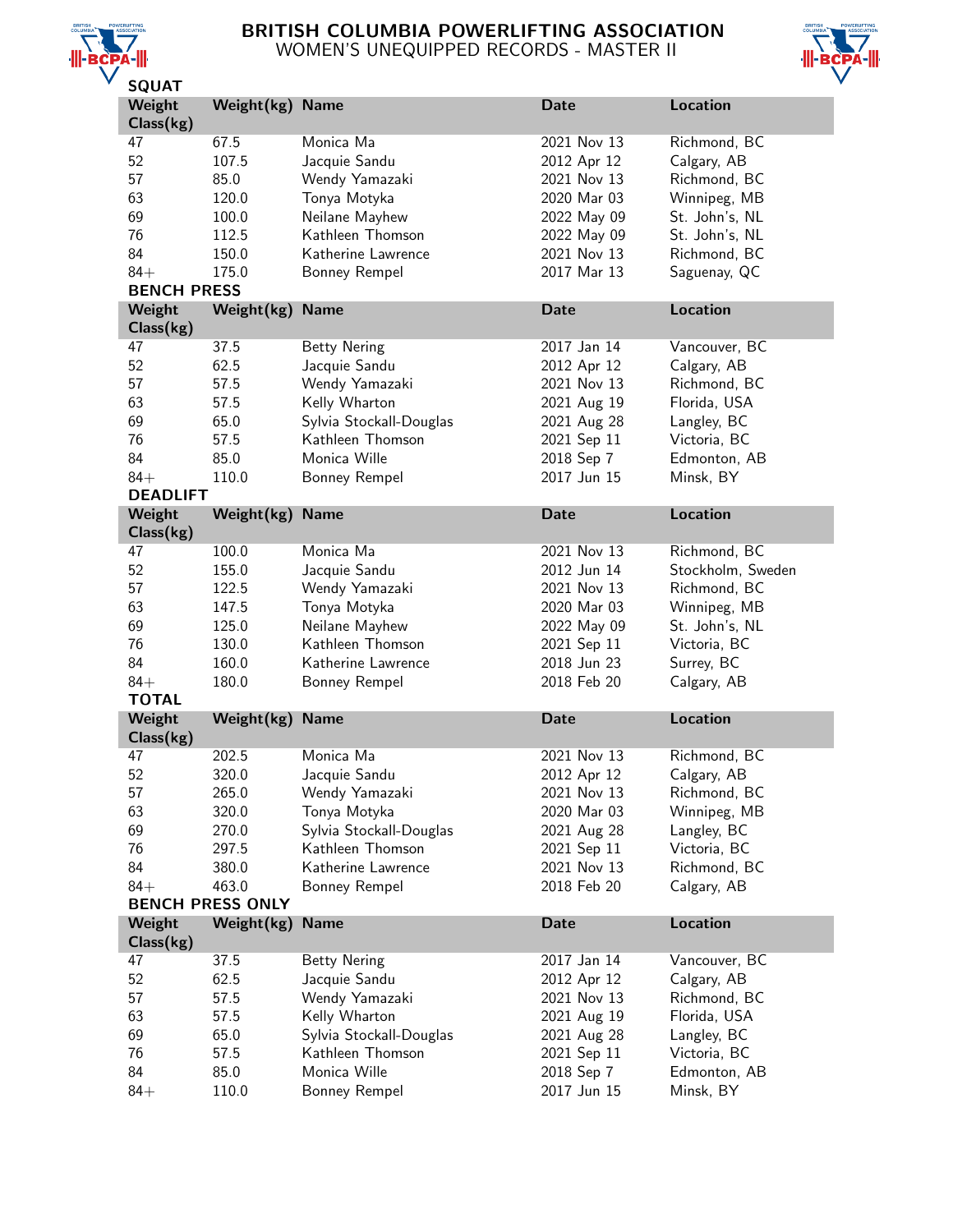

# BRITISH COLUMBIA POWERLIFTING ASSOCIATION WOMEN'S UNEQUIPPED RECORDS - MASTER III



| JQUAI               |                         |                                   |                            |                             |
|---------------------|-------------------------|-----------------------------------|----------------------------|-----------------------------|
| Weight<br>Class(kg) | Weight(kg) Name         |                                   | <b>Date</b>                | <b>Location</b>             |
| 47                  | 67.5                    | Monica Ma                         | 2021 Nov 13                | Richmond, BC                |
| 52                  | 0.0                     | no minimum                        |                            |                             |
| 57                  | 62.5                    | Sherry Eustace                    | 2019 May 05                | Sidney, BC                  |
| 63                  | 95.0                    | Sharlene Brunjes                  | 2020 Mar 03                | Winnipeg, MB                |
| 69                  | 90.0                    | Katherine Sartor                  | 2021 Nov 13                | Richmond, BC                |
| 76                  | 82.5                    | Joanne Lindemulder                | 2022 May 29                | Victoria, BC                |
| 84                  | 117.5                   | Stephanie Needham                 | 2017 Jun 10                | Surrey, BC                  |
| $84+$               | 115.0                   | Stephanie Needham                 | 2017 Feb 18                | Burnaby, BC                 |
| <b>BENCH PRESS</b>  |                         |                                   |                            |                             |
| Weight              | Weight(kg)              | <b>Name</b>                       | <b>Date</b>                | <b>Location</b>             |
| Class(kg)           |                         |                                   |                            |                             |
| 47                  | 35.0                    | Monica Ma                         | 2018 Mar 25                | Abbotsford, BC              |
| 52                  | 0.0                     | no minimum                        |                            |                             |
| 57                  | 35.0                    | Sherry Eustace                    | 2018 Feb 10                | Burnaby, BC                 |
| 63                  | 47.5                    | Sharlene Brunjes                  | 2017 Apr 9                 | Abbotsford, BC              |
| 69                  | 65.0                    | Sylvia Stockall-Douglas           | 2021 Aug 28                | Langley, BC                 |
| 76                  | 42.5                    | Joanne Lindemulder                | 2022 May 29                | Victoria, BC                |
| 84                  | 67.5                    | Stephanie Needham                 | 2017 Jun 10                | Surrey, BC                  |
| $84+$               | 70.0                    | Stephanie Needham                 | 2017 Feb 18                | Burnaby, BC                 |
| <b>DEADLIFT</b>     |                         |                                   |                            |                             |
| Weight              | Weight(kg)              | <b>Name</b>                       | <b>Date</b>                | <b>Location</b>             |
| Class(kg)           |                         |                                   |                            |                             |
| 47                  | 100.0                   | Monica Ma                         | 2021 Nov 13                | Richmond, BC                |
| 52                  | 0.0                     | no minimum                        |                            |                             |
| 57                  | 85.0                    | Sherry Eustace                    | 2019 May 05                | Sidney, BC                  |
| 63                  | 122.5                   | Sharlene Brunjes                  | 2020 Mar 03                | Winnipeg, MB                |
| 69                  | 122.5                   | Sylvia Stockall-Douglas           | 2021 Aug 28                | Langley, BC                 |
| 76                  | 105.0                   | Joanne Lindemulder                | 2022 May 29                | Victoria, BC                |
| 84                  | 150.0                   | Stephanie Needham                 | 2017 Jun 10                | Surrey, BC                  |
| $84+$               | 145.0                   | Stephanie Needham                 | 2017 Feb 18                | Burnaby, BC                 |
| <b>TOTAL</b>        |                         |                                   |                            |                             |
| Weight<br>Class(kg) | Weight(kg)              | <b>Name</b>                       | <b>Date</b>                | <b>Location</b>             |
| 47                  | 202.5                   | Monica Ma                         | 2021 Nov 13                | Richmond, BC                |
| 52                  | 0.0                     | no minimum                        |                            |                             |
| 57                  | 180.0                   | Sherry Eustace                    | 2019 May 05                | Sidney, BC                  |
| 63                  | 257.5                   | Sharlene Brunjes                  | 2020 Mar 03                | Winnipeg, MB                |
| 69                  | 270.0                   | Sylvia Stockall-Douglas           | 2021 Aug 28                | Langley, BC                 |
| 76                  |                         |                                   |                            |                             |
| 84                  | 230.0                   | Joanne Lindemulder                | 2022 May 29                | Victoria, BC                |
|                     | 335.0                   | Stephanie Needham                 | 2017 Jun 10                | Surrey, BC                  |
| $84+$               | 330.0                   |                                   | 2017 Feb 18                | Burnaby, BC                 |
|                     | <b>BENCH PRESS ONLY</b> | Stephanie Needham                 |                            |                             |
| Weight              | Weight(kg)              | <b>Name</b>                       | <b>Date</b>                | <b>Location</b>             |
| Class(kg)           |                         |                                   |                            |                             |
| 47                  | 35.0                    | Monica Ma                         | 2018 Mar 25                | Abbotsford, BC              |
| 52                  | 0.0                     | no minimum                        |                            |                             |
| 57                  | 35.0                    | Deanna Clark                      | 2017 Sep 17                | Abbotsford, BC              |
| 63                  | 57.5                    | Patricia Kowal                    | 2021 Nov 13                | Richmond, BC                |
| 69                  | 65.0                    | Sylvia Stockall-Douglas           | 2021 Aug 28                | Langley, BC                 |
| 76                  | 42.5                    | Joanne Lindemulder                | 2022 May 29                | Victoria, BC                |
| 84<br>$84+$         | 80.0<br>70.0            | Monica Wille<br>Stephanie Needham | 2021 Nov 13<br>2017 Feb 18 | Richmond, BC<br>Burnaby, BC |